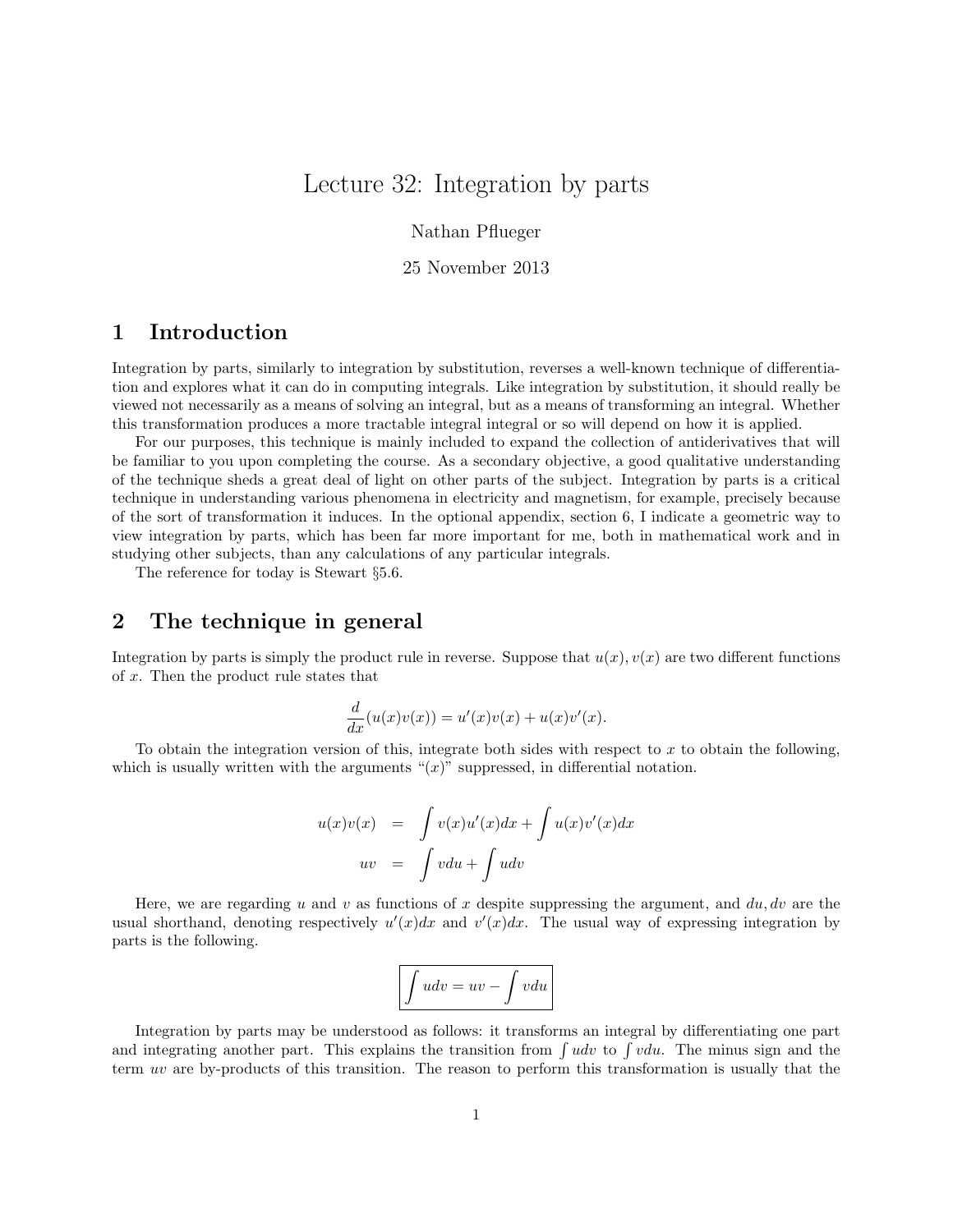integral  $\int vdu$  is somehow easier than the original, but there may be other reasons, which are illustrated in the examples.

Integration by parts is most likely to help in situations where u becomes much simpler upon differentiation. This is especially true if it is a polynomial. Other good candidates are exponential functions, sines, and cosines.

Often, it is necessary to perform integration by parts multiple times. This is especially the case when  $u$ is a polynomial (such as  $x^2$ ). There is a systematic way to do this and keep track of all the signs, which is described in section 5.

#### 2.1 Definite integrals

To evaluate definite integrals, you can either compute the indefinite integral and then plug in limits, or you can track the limits of integration as you go. For the second option, you will end up with an expression like the following.

$$
\int_{a}^{b} u(x)v'(x)dx = [u(x)v(x)]_{a}^{b} - \int_{a}^{b} v(x)u'(x)dx
$$

Alternative, if you wish to evaluate the integral  $\int vdu$  with respect to the variable u, rather than x, the following is also valid. Since I am now suppressing the arguments " $(x)$ ", it is necessary to specify which variable is going from a go b explicitly in the subscripts and superscripts.

$$
\int_{x=a}^{x=b} u dv = [uv]_{x=a}^{x=b} - \int_{x=a}^{x=b} v du
$$

$$
= [uv]_{x=a}^{x=b} - \int_{u(a)}^{u(b)} v du
$$

In the second line, I have converted the limits of integration from values of x to values of  $u$ . This will only be a useful thing to do if  $v$  can be written as a function of  $u$ , and thus the second integral written as an integral with respect to u. For an example of where this can be done, see examples 3.3 and 3.7. This is also a useful viewpoint in the optional appendices 6 and 7.

### 3 Examples

Example 3.1.  $\int xe^x dx$ 

This is a typical case: the  $e^x$  is easy to integrate, and the x will become simpler if it is differentiated.

$$
\int xe^x dx \qquad u = x, \ v = e^x dx
$$

$$
du = dx, \ v = e^x
$$

$$
= xe^x - \int e^x dx
$$

$$
= xe^x - e^x + C
$$

Example 3.2.  $\int_{0}^{\pi/2}$  $x \cos x dx$ 

0 This is very similar to the example 3.1: target the x for differentiation, since it becomes much simpler  $(1)$ ,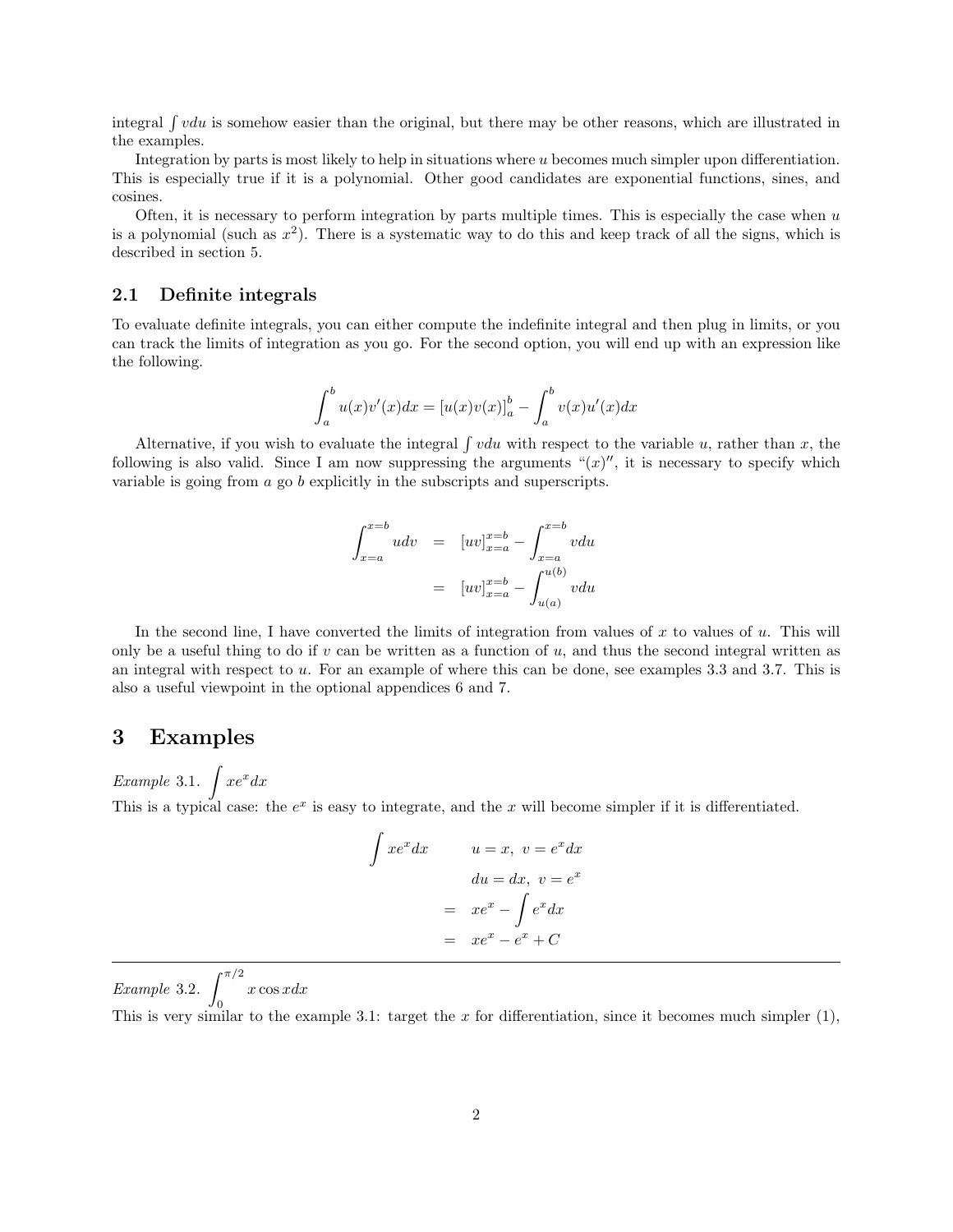while the cosine doesn't become any more complicated under integration.

$$
\int_0^{\pi/2} x \cos x dx \qquad u = x, \ dv = \cos x dx
$$

$$
du = dx, \ v = \sin x
$$

$$
= [x \sin x]_0^{\pi/2} - \int_0^{\pi/2} \sin x dx
$$

$$
= \frac{\pi}{2} - [-\cos x]_0^{\pi/2}
$$

$$
= \frac{\pi}{2} - 1
$$

Example 3.3.  $\int^e$ 1  $ln x dx$ 

This integral is one of the classics of integration by parts. The idea behind it is the eliminate the logarithm by taking its derivative and producing the much simpler  $\frac{1}{x}$ . The price paid for this is the integral of dx which is simply  $x$ , and in fact this is quite a small price.

$$
\int_{1}^{e} \ln x dx \qquad u = \ln x, \ dv = dx
$$

$$
du = \frac{1}{x} dx, \ v = x
$$

$$
= [x \ln x]_{1}^{e} - \int_{1}^{e} x \cdot \frac{1}{x} dx
$$

$$
= [x \ln x]_{1}^{e} - \int_{1}^{e} dx
$$

$$
= [x \ln x - x]_{1}^{e}
$$

$$
= (e - e) - (0 - 1)
$$

$$
= 1
$$

Example 3.4. 1.  $\int x^2 e^x dx$ 

$$
\int x^2 e^x dx
$$
\n
$$
u = x^2, dv = e^x dx
$$
\n
$$
du = 2x dx, v = e^x
$$
\n
$$
= x^2 e^x - \int (2x) e^x dx
$$
\n
$$
= x^2 e^x - 2 \int x e^x dx
$$
\n
$$
= x^2 e^x - 2x e^x + 2e^x
$$

At the last stage, we have used the result of the first exercise.

2.  $\int x^3 e^x dx$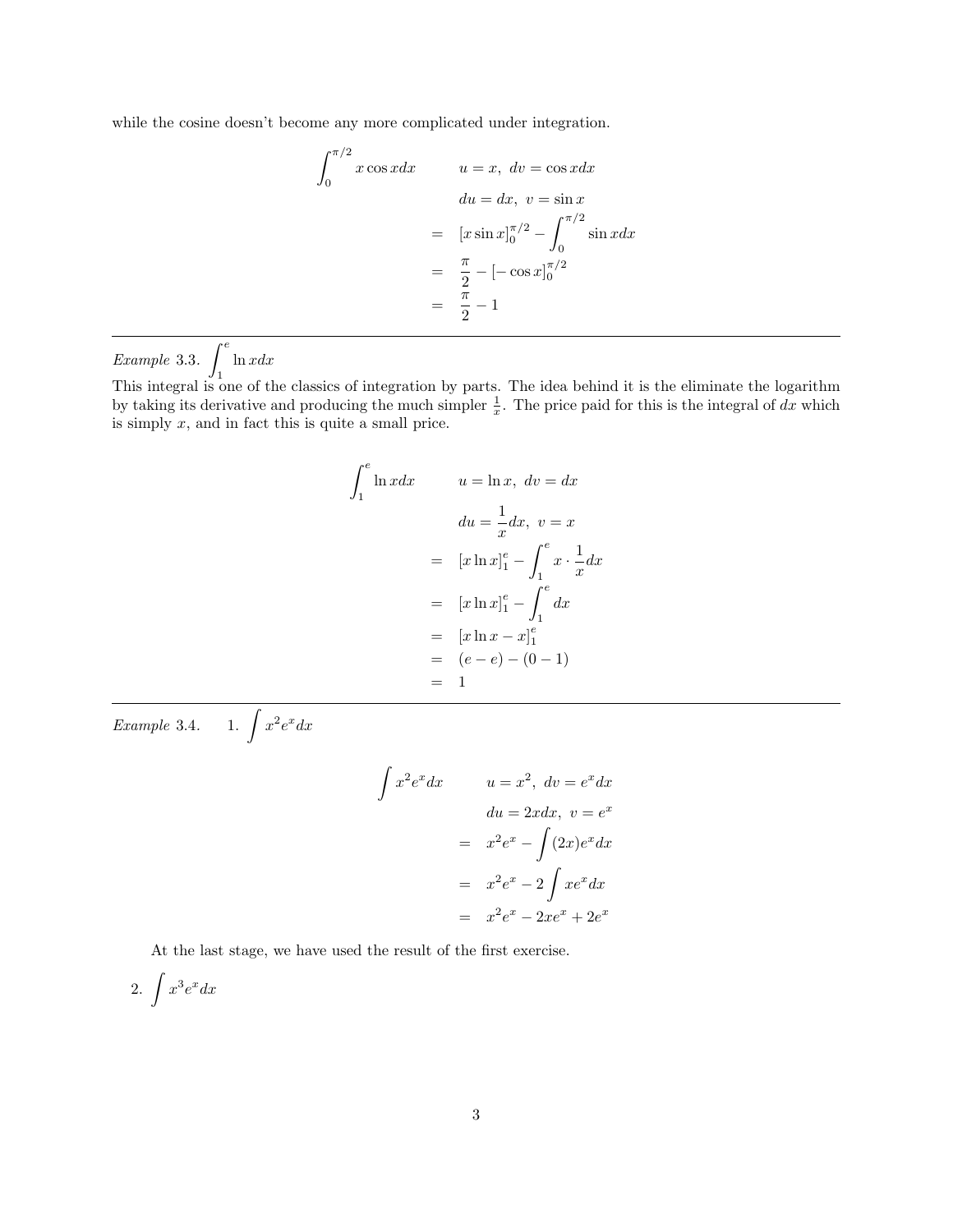$$
\int x^3 e^x dx \qquad u = x^3, \ dv = e^x dx
$$
  
\n
$$
du = 3x^2 dx, \ v = e^x
$$
  
\n
$$
= x^3 e^x - \int 3x^2 e^x dx
$$
  
\n
$$
= x^3 e^x - 3(x^2 e^x - 2xe^x + 2e^x) + C
$$
  
\n
$$
= e^x (x^3 - 3x^2 + 6x - 6) + C
$$

Here, again, we have used the result of the previous part. Note that in each case, the integral is transformed, by integration by parts, into the same integral, with a smaller exponent for  $x$ .

$$
3. \int x^n e^x dx
$$

By using  $u = x^n$ ,  $dv = e^x dx$ , the following "reduction formula" is obtained.

$$
\int x^n e^x dx = x^n e^x - n \int x^{n-1} e^x dx
$$

By repeated application of this formula, any such integral can be calculated. The result may be written as follows.

$$
\int x^n e^x dx = e^x (x^n - nx^{n-1} + n(n-1)x^{n-2} - n(n-1)(n-2)x^{n-3} + \dots + (-1)^n (n!) + C
$$

Example 3.5. 1.  $\int x \ln x dx$ 

If  $\ln x$  is differentiated, then what remains will be only powers of x, so it seems most profitable to perform the substitution  $u = \ln x$ .

$$
\int x \ln x dx \qquad u = \ln x, \ dv = x dx
$$

$$
du = \frac{1}{x} dx, \ v = \frac{1}{2} x^2
$$

$$
= \frac{1}{2} x^2 \ln x - \int \frac{1}{2} x dx
$$

$$
= \frac{1}{2} x^2 \ln x - \frac{1}{4} x^2 + C
$$

2.  $\int x^n \ln x dx$ 

Try the same tack as in the previous problem.

$$
\int x^n \ln x dx \qquad u = \ln x, \ dv = x^n dx
$$

$$
du = \frac{1}{x} dx, \ v = \frac{1}{n+1} x^{n+1}
$$

$$
= \frac{1}{n+1} x^{n+1} \ln x - \int \frac{1}{n+1} x^n dx
$$

$$
= \frac{1}{n+1} x^{n+1} \ln x - \frac{1}{(n+1)^2} x^{n+1} + C
$$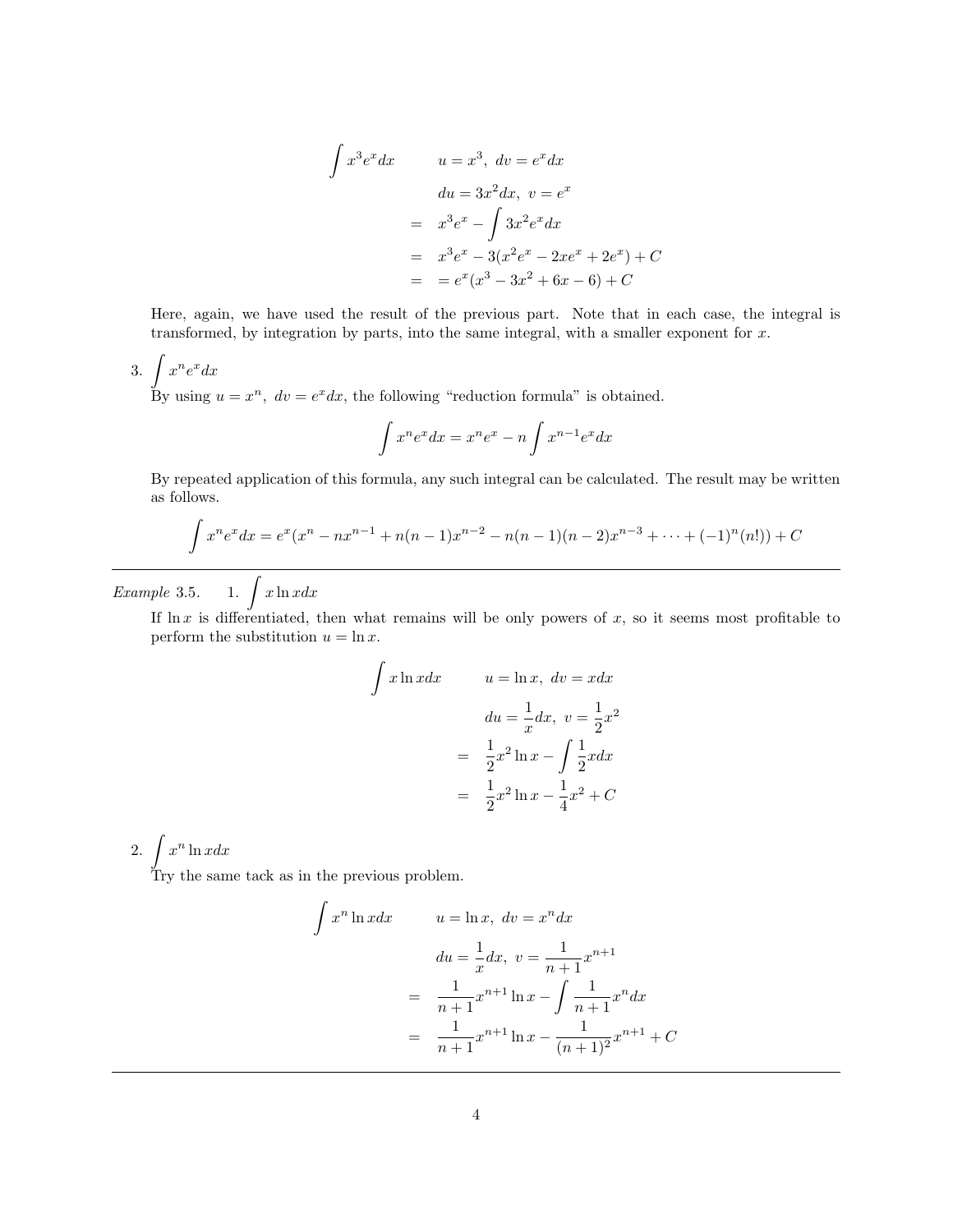Example 3.6.  $\int (\ln x)^2 dx$ 

There are at least two approaches that will work here. One is to apply integration by parts immediately, using  $u = (\ln x)^2$ ,  $dv = dx$ . This will reduce the problem to integrating  $\ln x dx$ , which is an integral that is already known.

Another approach is to first perform a substation to eliminate the logarithm, as follows.

$$
\int (\ln x)^2 dx \qquad u = \ln x, \ du = \frac{1}{x} dx
$$

$$
= \int u^2 x du
$$

$$
= \int u^2 e^u du
$$

Now this has been transformed to the integral from the first part of example 3.4. Hence using the result of that example, the result is

$$
\int (\ln x)^2 dx = e^u (u^2 - 2u + 2) + C
$$
  
=  $x((\ln x)^2 - 2 \ln x + 2) + C$ 

Example 3.7.  $\int \tan^{-1} x dx$ 

This is another case where the derivative of the integrand is of a somewhat simpler form than the original integrand, so taking it for  $u$  will help.

$$
\int \tan^{-1} x dx \qquad u = \tan^{-1} x, \ dv = dx
$$

$$
du = \frac{1}{1+x^2} dx, \ v = x
$$

$$
= x \tan^{-1} x - \int \frac{x}{x^2 + 1} dx
$$

This new integral now can be evaluated by means of a substitution for  $x^2 + 1$ , yielding the following result.

$$
\int \tan^{-1} x = x \tan^{-1} x - \frac{1}{2} \ln |x^2 + 1| + C
$$

This integral, as well as that of  $\ln x$  and a number of others, fits into a general scheme which can be used to evaluate integrals of many inverses of well-understood functions. This is discusses in more detail in section 7.

#### 4 The last example from lecture 31

Integration by parts allows us to complete the last example from lecture 31, which was  $\int \cos(\sqrt{x}) dx$ . The substation  $u = \sqrt{x}$  gave the following re-expression.

$$
\int \cos(\sqrt{x}) dx = \int 2u \cos u du
$$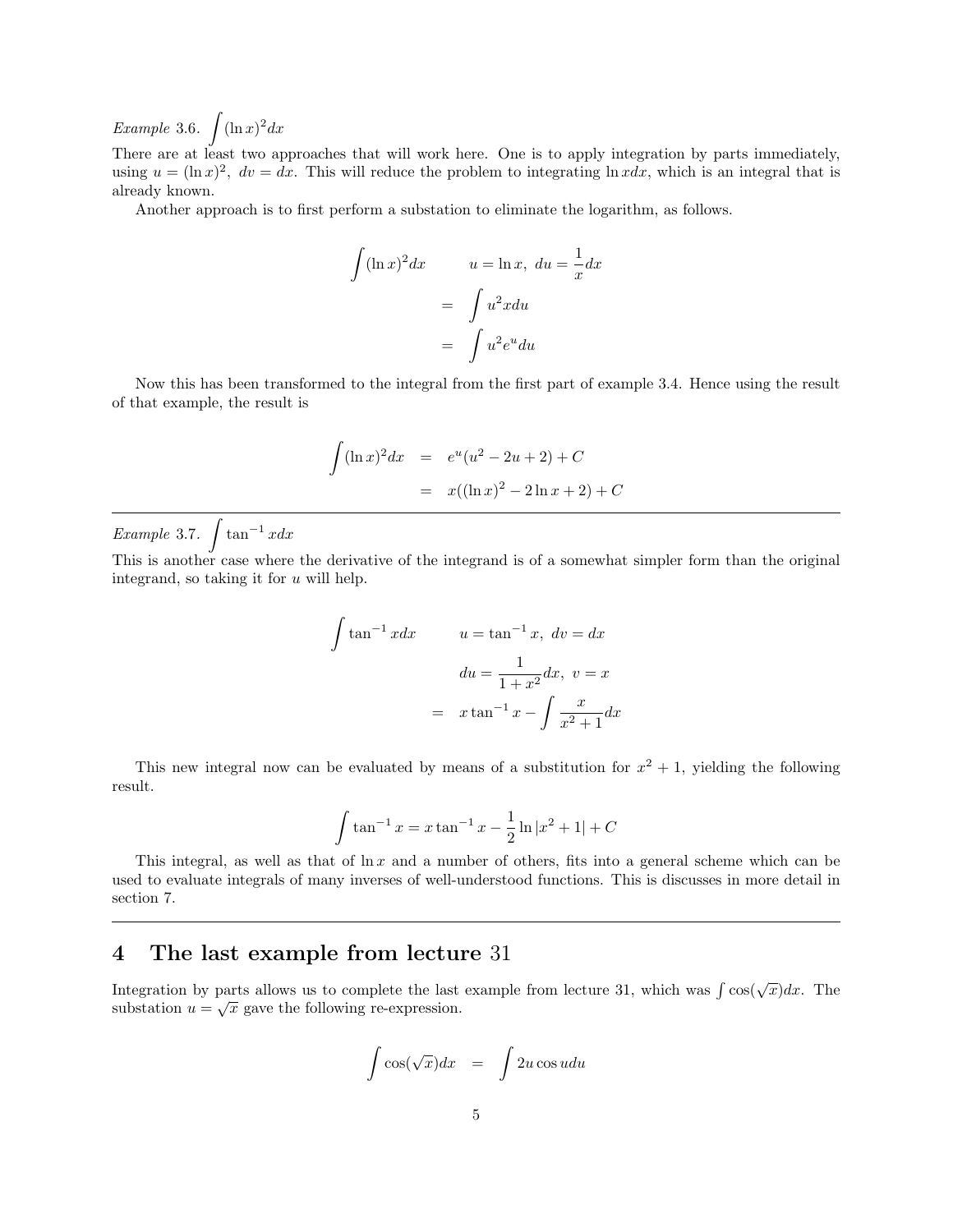Here, we know that the u will become simpler by differentiation, and that the  $\cos u$  will become no more complicated by integrating. So take  $v = u$  and  $dw = \cos u du$  to proceed (here I use v and w for my integration by parts variables, since  $u$  is already taken).

$$
\int 2u \cos u du \qquad v = 2u, \ dw = \cos u \ du
$$

$$
dv = 2du, \ w = \sin u
$$

$$
= 2u \sin u - \int 2 \sin u du
$$

$$
= 2u \sin u + 2 \cos u + C
$$

Therefore, back-substitution  $u = \sqrt{x}$  finally gives the answer.

$$
\int \cos(\sqrt{x})dx = 2\sqrt{x}\sin(\sqrt{x}) + 2\cos(\sqrt{x}) + C
$$

### 5 Tabular Integration

This section should be considered optional, although it may be useful in keeping track of notation while performing integrals assigned in this course.

Tabular integration is a useful bookkeeping scheme for performing integration by parts multiple times in a row. The basic technique is to split the integrand into to pieces, iteratively integrate one part and integrate the other, and arrange the results into a table. For example, consider  $\int x^2 e^{2x}$ . The integrand  $x^2 e^{2x}$  can be split into the two parts  $x^2$  and  $e^{2x}$ . Now differentiate  $x^2$  until it reaches 0, and meanwhile integrate  $e^{2x}$ repeatedly (omitting the  $+C$  terms in this case; the only thing that matters is that the derivative of each entry of the second column is equal to the function in the cell above it). The following table results.



I have indicated with arrows the direction in which differentiation is taking place. So the lett column was created by successive differentiation, and the right column by successive integration.

To obtain the indefinite integral from this table, draw slanted lines with alternating signs, take the product of the terms at the end of each arrow, with the sign on the arrow, and sum. The process is shown below.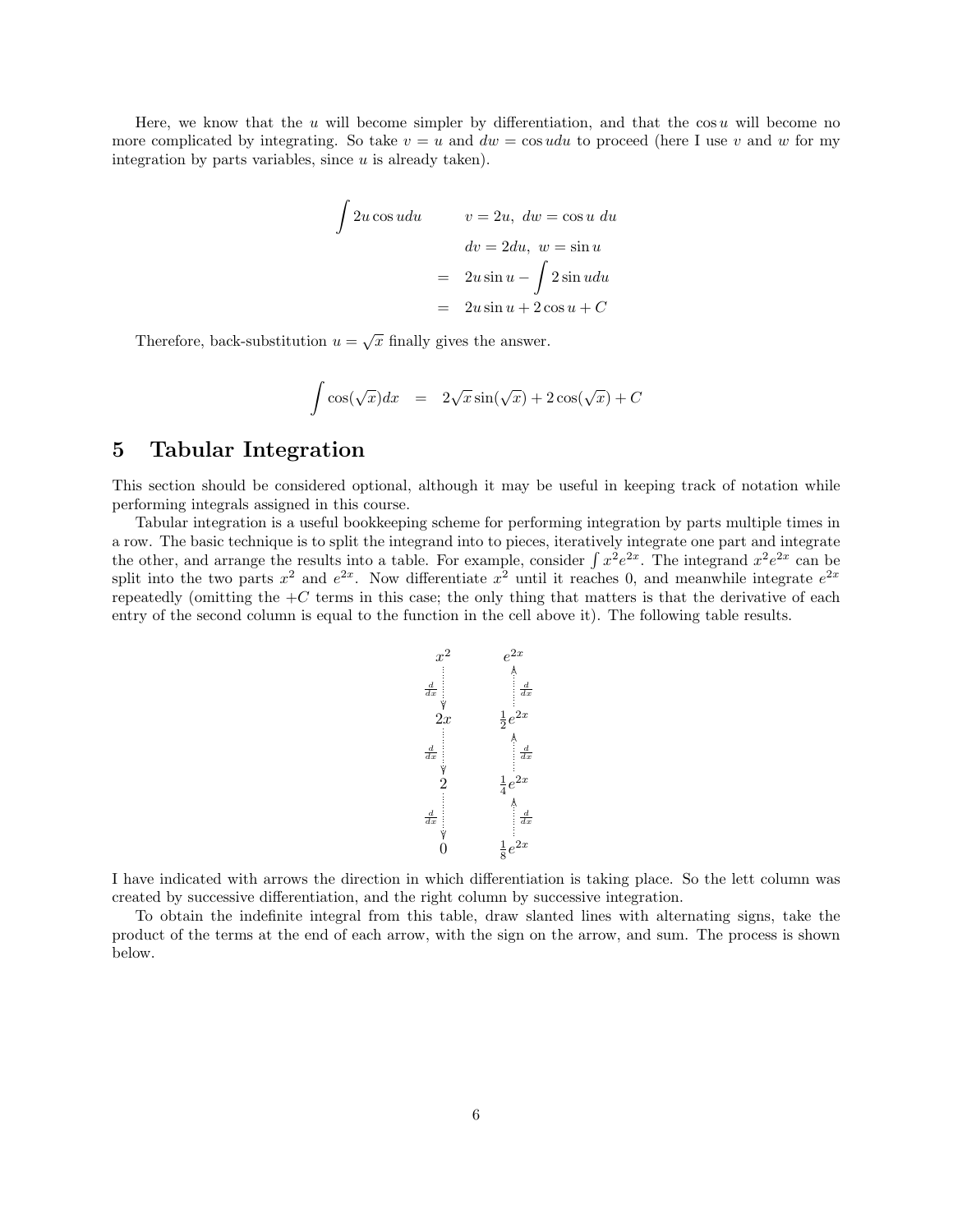

This technique will always work when the left column eventually becomes 0, that is, when the top of the left column is a polynomial. However, with a slight modification, the technique of tabular integration can be useful even when the left column does not eventually become 0. The modification is to add a horizontal line on the bottom row, give it a sign (in the same alternating fashion), and include the integral of the product of these terms (with the sign) in the sum.

For example, here is how you can use this more general type of tabular integration on  $\int e^{2x} \sin(3x) dx$ .



$$
\int e^{2x} \sin(3) dx = e^{2x} \cdot \left( -\frac{1}{3} \cos(3x) \right) - 2e^{2x} \cdot \left( -\frac{1}{9} \sin(3x) \right) + \int 4e^{2x} \cdot \left( -\frac{1}{9} \sin(3x) \right) dx
$$

$$
= -\frac{1}{3} e^{2x} \cos(3x) + \frac{2}{9} e^{2x} \sin(3x) - \frac{4}{9} \int e^{2x} \sin(3x) dx
$$

From here, both indefinite integrals can be moved to one side of the equation, and then computed by solving.

Notice that the reason a horizontal line with an integral is not necessary when the left column becomes 0 is quite simple: the integral is still there, but it is equal to 0.

Notice also that the usual version of integration by parts in general can be shown by a tabular integration with only two rows.

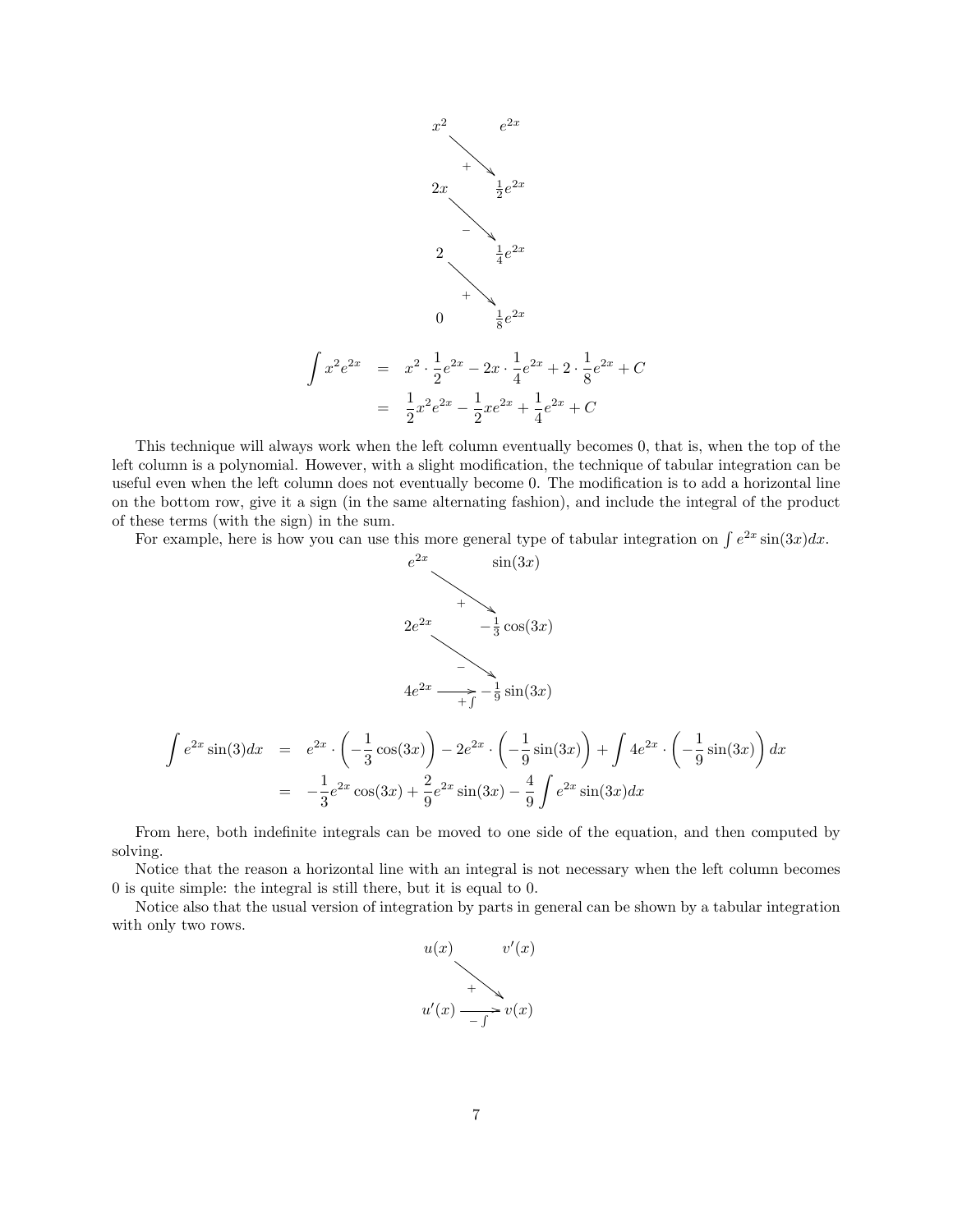$$
\int u(x)v'(x)dx = u(x) \cdot v(x) - \int u'(x)v(x)dx
$$

$$
\int u dv = uv - \int v du
$$

It is not difficult to see how iterating this process produces the general technique of tabular integration as described above.

# 6 Appendix: geometric interpretation

Integration by parts can be viewed as a generalization of the idea that an integral can be computed by slicing either horizontally or vertically. This appendix is meant to explain how this works.

Suppose that  $u(x), v(x)$  are functions of x, usually abbreviated u, v, and use as usual the shorthand  $du = u'(x)dx$  and  $dv = v'(x)dx$ . Suppose that we desire to compute the integral  $\int_{x=a}^{x=b} udv$ . We can visualize the value of this integral by plotting a curve with coordinates  $(v(x), u(x))$  from  $x = a$  to  $x = b$ ; the desired integral is the area under this curve, as shown in the picture.



Now, we can attempt to integrate one "one part" of the integral  $\int u dv$ , in effect assuming that u is constant, and guess that the indefinite integral is simply uv. What will be the error of this guess? The guess for the definite integral would be  $[uv]_{x=a}^{\overline{x=b}} = u(b)v(b) - u(a)v(b)$ , which can be seen geometrically as the L-shaped regions shown.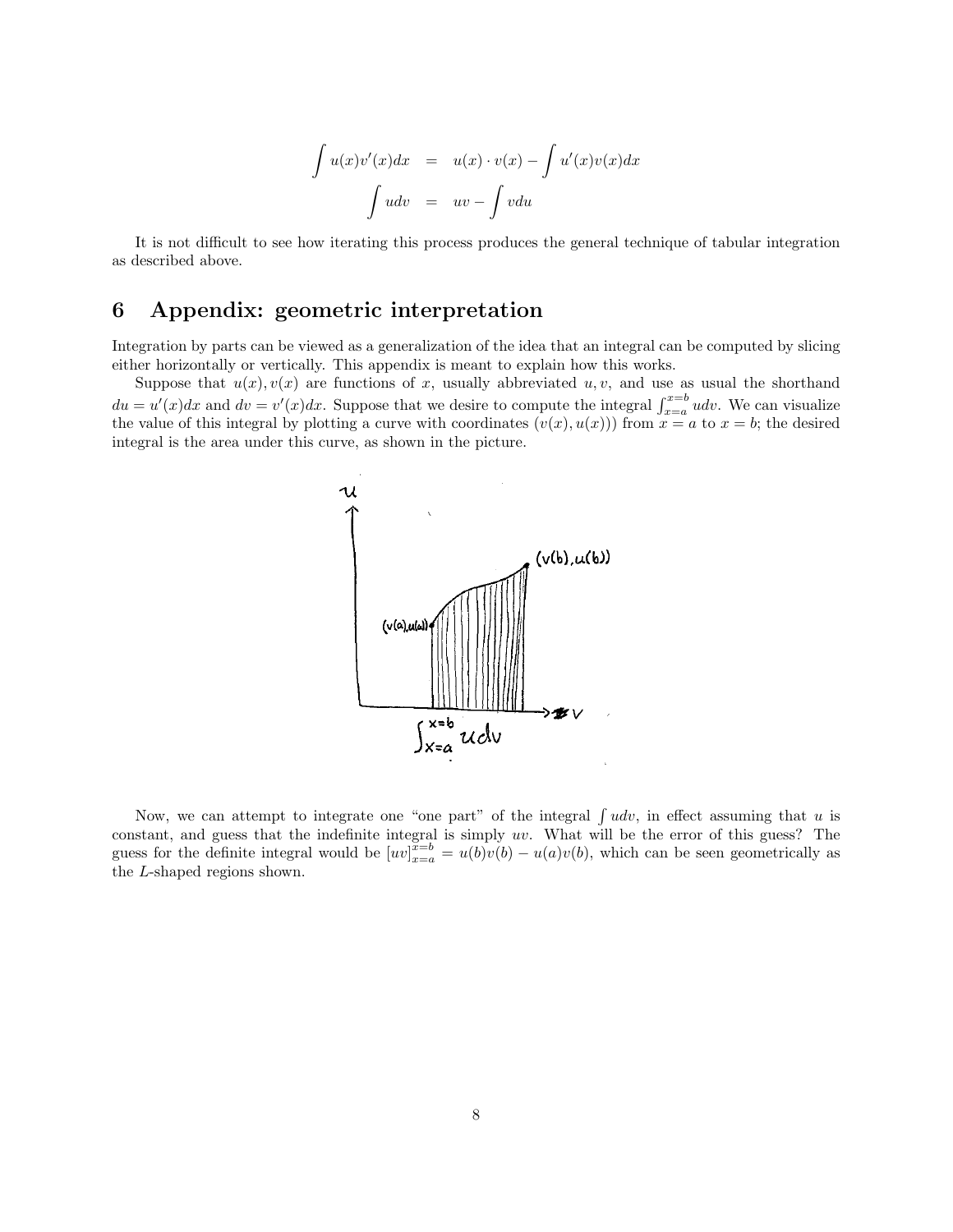

The error of this guess is precisely the area to the left of the curve, which can be computed by means of horizontal slicing; it is precisely equal to  $\int_{x=a}^{x=b} v du$ .



Therefore the formula for integration by parts of a definite integral is obtained.

$$
\int_{x=a}^{x=b} u dv = [uv]_{x=a}^{x=b} - \int_{x=a}^{x=b} v du
$$

The geometric effect of this transformation is to convert the effort of evaluating the original integral (sliced vertically) to evaluating a new, horizontally sliced integral, which may be easier. An example of an application which comes to mind from this viewpoint is described in the following appendix.

# 7 Appendix: integrating inverse functions

The integral of an inverse function can often be more easily computed by "slicing horizontally," that is, transforming an integral that was originally with respect to  $x$  to an integral with respect to  $y$ . This is the sort of transformation that integration by parts accomplishes, although integration by parts is a much more